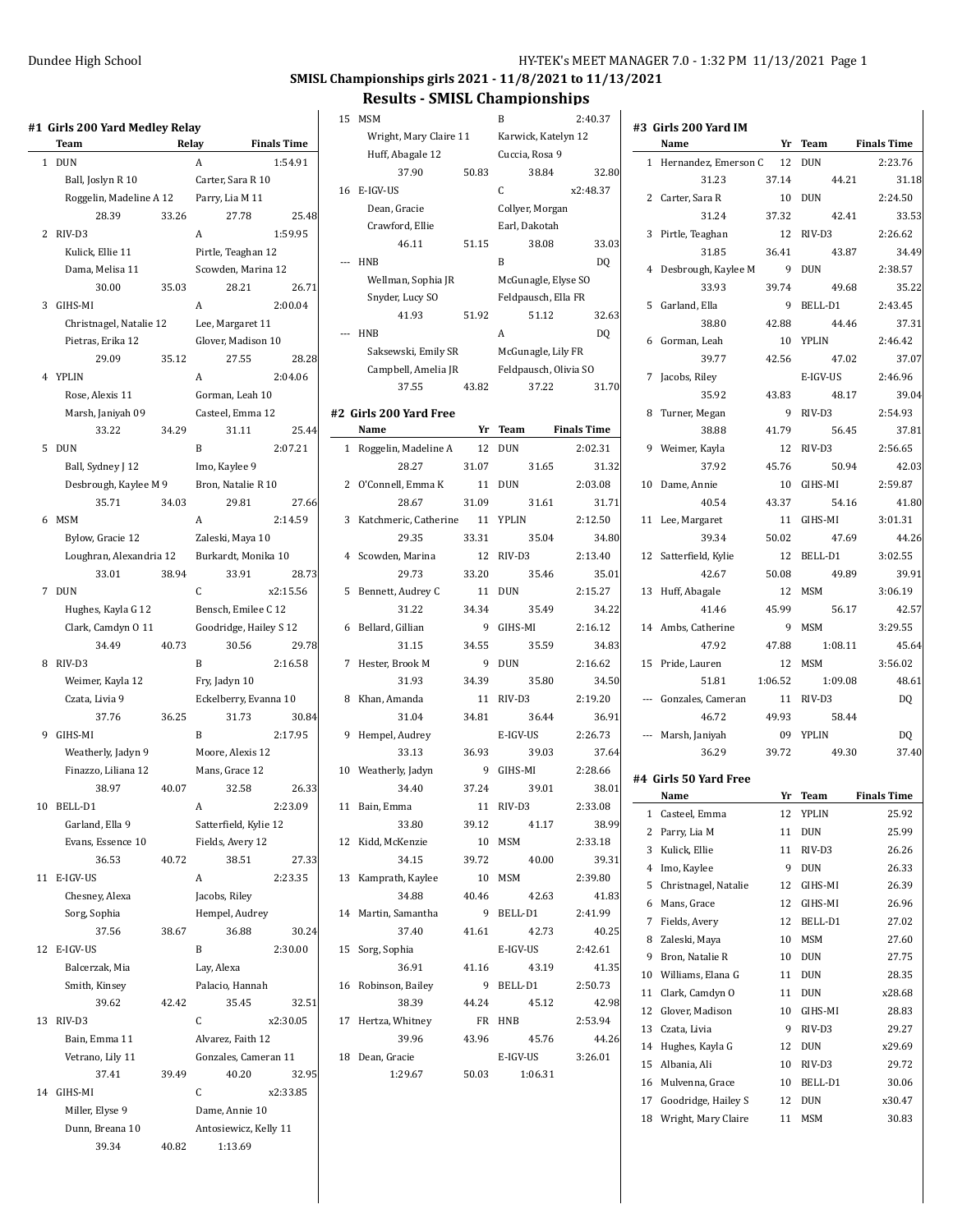$\overline{\phantom{a}}$ 

## **SMISL Championships girls 2021 - 11/8/2021 to 11/13/2021**

**Results - SMISL Championships**

#### **(#4 Girls 50 Yard Free)**

| 19           | Antosiewicz, Kelly            | 11          | GIHS-MI    | 31.06               |
|--------------|-------------------------------|-------------|------------|---------------------|
| 20           | Alvarez, Faith                | 12          | RIV-D3     | 31.20               |
| 21           | Moore, Abbey                  | 10          | GIHS-MI    | x31.27              |
| 22           | Kamprath, Kaylee              | 10          | <b>MSM</b> | 31.33               |
| 23           | Dame, Annie                   | 10          | GIHS-MI    | x31.72              |
| 24           | Miller, Elyse                 | 9           | GIHS-MI    | x31.73              |
| 25           | Mac, Evie                     | 9           | RIV-D3     | x32.40              |
| 26           | Windhurst, Kailee             | 10          | RIV-D3     | x32.58              |
| $*27$        | Miller, Alyssa R              | 12          | <b>DUN</b> | x32.75              |
| $*27$        | Miller, Elayna                | 12          | GIHS-MI    | x32.75              |
| 29           | Dunn, Breana                  | 10          | GIHS-MI    | x32.78              |
| 30           | Shamus, Julia                 | 11          | GIHS-MI    | x32.83              |
| 31           | Matzinger, Lauren             | 10          | DUN        | x33.24              |
| 32           | Cuccia, Rosa                  | 9           | MSM        | 33.26               |
| 33           | Crawford, Ellie               |             | E-IGV-US   | 33.40               |
| 34           | Taylor, Sara                  | 09          | YPLIN      | 33.60               |
| 35           | Palacio, Hannah               |             | E-IGV-US   | 33.61               |
| 36           | Bensch, Emilee C              | 12          | <b>DUN</b> | x34.26              |
| 37           | Feldpausch, Ella              | FR          | HNB        | 34.54               |
| 38           | Goff, Anaya                   | 10          | BELL-D1    | 35.55               |
| 39           | Schramm, Mack                 | 10          | RIV-D3     | x38.21              |
| 40           | Niedermeyer, Isabelle         | 9           | MSM        | x38.22              |
| 41           | Makowski, Adrianna            | 9           | RIV-D3     | x40.04              |
| 42           | McGunagle, Elyse              | SO          | HNB        | 41.77               |
| 43           | Baziotes, Abby                | 9           | BELL-D1    | 42.35               |
| 44           | Karwick, Katelyn              | 12          | MSM        | x42.62              |
|              |                               |             |            |                     |
|              |                               |             |            |                     |
| 45           | Bowman, Emma                  | 9           | BELL-D1    | x45.43              |
|              | --- Burkardt, Monika          | 10          | MSM        | DQ                  |
|              | #5 Girls 1 mtr Diving         |             |            |                     |
|              | Name                          | Yr          | Team       | <b>Finals Score</b> |
| $\mathbf{1}$ | Schramm, Emma                 |             | DUN        | 277.70              |
|              | 2 Rafferty, Mya               | 12          | BELL-D1    | 270.90              |
| 3            | Matzinger, Kiersten           | 10          | DUN        | 270.45              |
| $4^{\circ}$  | Wieler, Marleen               |             | DUN        | 260.20              |
|              |                               |             |            |                     |
|              | #6 Girls 100 Yard Fly<br>Name | Yr          | Team       | <b>Finals Time</b>  |
| 1            |                               | 10          | <b>DUN</b> | 1:03.31             |
|              | Ball, Joslyn R                |             |            |                     |
|              | 29.58                         | 33.73       |            |                     |
| 2            | Hernandez, Emerson C 12       |             | <b>DUN</b> | 1:06.28             |
|              | 30.95                         | 35.33       |            |                     |
| 3            | Dama, Melisa                  |             | 11 RIV-D3  | 1:09.69             |
|              | 30.51                         | 39.18       |            |                     |
| 4            | Glover, Madison               | 10          | GIHS-MI    | 1:12.87             |
|              | 32.73                         | 40.14       |            |                     |
| 5            | Desbrough, Kaylee M           | 9           | DUN        | 1:14.74             |
|              | 34.54                         | 40.20       |            |                     |
| 6            | Finazzo, Liliana              | 12          | GIHS-MI    | 1:14.94             |
| 7            | Clark, Camdyn O               | 11          | DUN        | 1:15.04             |
|              | 35.63                         | 39.41       |            |                     |
| 8            | Czata, Livia                  | 9           | RIV-D3     | 1:15.75             |
|              | 33.66                         | 42.09       |            |                     |
| 9            | Loughran, Alexandria<br>37.01 | 12<br>42.12 | MSM        | 1:19.13             |

| 10 | Fry, Jadyn                    | 10      | RIV-D3     | 1:20.31            |
|----|-------------------------------|---------|------------|--------------------|
|    | 37.92                         | 42.39   |            |                    |
| 11 | Sorg, Sophia                  |         | E-IGV-US   | 1:22.88            |
|    |                               | 12      |            |                    |
|    | 12 Huff, Abagale              |         | <b>MSM</b> | 1:30.81            |
|    | 41.99                         | 48.82   |            |                    |
| 13 | Vetrano, Lily                 | 11      | RIV-D3     | 1:36.25            |
|    | 44.89                         | 51.36   |            |                    |
|    | 14 Windhurst, Kailee          | 10      | RIV-D3     | x1:36.92           |
|    | 44.80                         | 52.12   |            |                    |
| 15 |                               |         | E-IGV-US   | 1:38.64            |
|    | Crawford, Ellie               |         |            |                    |
|    | 44.54                         | 54.10   |            |                    |
| 16 | Snyder, Lucy                  | SO      | HNB        | 1:59.10            |
|    | 17 Meksula, Currin            | JR      | HNB        | 2:04.73            |
|    | 57.92                         | 1:06.81 |            |                    |
|    |                               |         |            |                    |
|    | #7 Girls 100 Yard Free        |         |            |                    |
|    | Name                          | Yr      | Team       | <b>Finals Time</b> |
| 1  | Pietras, Erika                | 12      | GIHS-MI    | 55.39              |
|    | 26.78                         | 28.61   |            |                    |
| 2  | O'Connell, Emma K             | 11      | <b>DUN</b> | 56.17              |
|    |                               |         |            |                    |
|    | 26.94                         | 29.23   |            |                    |
| 3  | Casteel, Emma                 | 12      | YPLIN      | 56.71              |
|    | 26.74                         | 29.97   |            |                    |
| 4  | Parry, Lia M                  | 11      | <b>DUN</b> | 57.03              |
|    | 27.27                         | 29.76   |            |                    |
| 5  | Mans, Grace                   | 12      | GIHS-MI    | 59.14              |
|    |                               |         |            |                    |
|    | 27.85                         | 31.29   |            |                    |
| 6  | Scowden, Marina               | 12      | RIV-D3     | 59.60              |
|    | 28.39                         | 31.21   |            |                    |
| 7  | Zaleski, Maya                 | 10      | MSM        | 1:00.58            |
|    | 28.82                         | 31.76   |            |                    |
| 8  | Rose, Alexis                  | 11      | YPLIN      | 1:03.33            |
|    | 29.65                         |         |            |                    |
|    |                               | 33.68   |            |                    |
| 9  | Goodridge, Hailey S           | 12      | <b>DUN</b> | 1:05.64            |
|    | 31.47                         | 34.17   |            |                    |
| 10 | Albania, Ali                  | 10      | RIV-D3     | 1:06.60            |
|    | 31.60                         | 35.00   |            |                    |
| 11 | Loughran, Alexandria 12       |         | <b>MSM</b> | 1:06.92            |
|    | 32.21                         | 34.71   |            |                    |
|    |                               |         |            |                    |
| 12 | Hempel, Audrey                |         | E-IGV-US   | 1:07.43            |
|    | 32.38                         | 35.05   |            |                    |
|    | 13 Evans, Essence             |         | 10 BELL-D1 | 1:07.65            |
|    | 31.36                         | 36.29   |            |                    |
|    | 14 Campbell, Amelia           |         | JR HNB     | 1:07.72            |
|    | 32.25                         | 35.47   |            |                    |
|    |                               |         |            |                    |
|    | 15 Antosiewicz, Kelly         |         | 11 GIHS-MI | 1:08.45            |
|    | 33.14                         | 35.31   |            |                    |
|    | 16 Wright, Mary Claire 11 MSM |         |            | 1:10.03            |
|    | 32.48                         | 37.55   |            |                    |
|    | 17 Alvarez, Faith             |         | 12 RIV-D3  | 1:10.17            |
|    | 32.95                         | 37.22   |            |                    |
|    |                               |         |            |                    |
|    | 18 Eckelberry, Evanna         |         | 10 RIV-D3  | 1:11.52            |
|    | 33.28                         | 38.24   |            |                    |
|    | 19 Moore, Alexis              |         | 12 GIHS-MI | 1:12.01            |
|    | 34.35                         | 37.66   |            |                    |
|    | 20 Balcerzak, Mia             |         | E-IGV-US   | 1:12.17            |
|    | 33.94                         | 38.23   |            |                    |
|    |                               |         |            |                    |
|    |                               |         |            |                    |
|    |                               |         |            |                    |

| 21             | Moore, Abbey            | 10    | GIHS-MI      | x1:12.97           |
|----------------|-------------------------|-------|--------------|--------------------|
|                | 33.93                   | 39.04 |              |                    |
| 22             | Robinson, Bailey        | 9     | BELL-D1      | 1:13.05            |
|                | 34.21                   | 38.84 |              |                    |
| 23             | Shamus, Julia           | 11    | GIHS-MI      | x1:13.65           |
|                | 35.05                   | 38.60 |              |                    |
| 24             | Mac, Evie               | 9     | RIV-D3       | x1:14.49           |
|                | 35.15                   | 39.34 |              |                    |
| 25             | Taylor, Sara            | 09    | <b>YPLIN</b> | 1:15.01            |
|                | 35.48                   | 39.53 |              |                    |
|                | 26 Palacio, Hannah      |       | E-IGV-US     | 1:15.55            |
|                | 36.90                   | 38.65 |              |                    |
| 27             | Miller, Alyssa R        |       | 12 DUN       | 1:15.70            |
|                | 36.53                   | 39.17 |              |                    |
| 28             | Feldpausch, Olivia      | SO.   | HNB          | 1:15.74            |
|                | 36.05                   | 39.69 |              |                    |
|                | 29 Fischer, Jaina       | 11    | BELL-D1      | 1:16.32            |
|                | 36.92                   | 39.40 |              |                    |
|                | --- Fields, Avery       | 12    | BELL-D1      | <b>DFS</b>         |
|                | #8  Girls 500 Yard Free |       |              |                    |
|                | Name                    | Yr    | Team         | <b>Finals Time</b> |
|                | 1 Pirtle, Teaghan       |       | 12 RIV-D3    | 5:41.33            |
|                | 30.03                   | 33.10 | 34.45        | 35.08              |
|                | 35.46                   | 35.12 | 35.25        | 35.11              |
|                | 34.20                   | 33.53 |              |                    |
| $\overline{2}$ | Bylow, Gracie           | 12    | MSM          | 5:42.74            |
|                | 29.01                   | 32.44 | 33.78        | 34.72              |
|                | 35.58                   | 35.68 | 35.69        | 35.95              |
|                | 35.61                   | 34.28 |              |                    |
|                | 3 Katchmeric, Catherine | 11    | YPLIN        | 6:06.06            |
|                | 31.32                   | 34.82 | 36.70        | 37.60              |
|                | 37.83                   | 37.96 | 38.38        | 39.19              |
|                | 38.21                   | 34.05 |              |                    |
|                | 4 Khan, Amanda          |       | 11 RIV-D3    | 6:06.16            |
|                | 31.99                   | 35.41 | 36.56        | 37.07              |
|                | 37.37                   | 37.68 | 37.04        | 38.26              |
|                | 37.48                   | 37.30 |              |                    |
| 5              | Hester, Brook M         | 9     | <b>DUN</b>   | 6:07.93            |
|                | 33.20                   | 35.72 | 37.29        | 36.54              |
|                | 37.21                   | 37.45 | 38.00        | 38.59              |
|                | 38.23                   | 35.70 |              |                    |
|                | 6 Ball, Sydney J        | 12    | <b>DUN</b>   | 6:14.05            |
|                | 34.10                   | 36.73 | 37.82        | 37.95              |
|                | 38.33                   | 38.07 | 38.43        | 37.79              |
|                | 38.68                   | 36.15 |              |                    |
|                | 7 Bennett, Audrey C     |       | 11 DUN       | 6:16.27            |
|                | 31.88                   | 36.38 | 38.07        | 38.72              |
|                | 38.26                   | 39.05 | 39.99        | 38.62              |
|                | 38.30                   | 37.00 |              |                    |
|                | 8 Garland, Ella         | 9     | BELL-D1      | 6:25.32            |
|                | 34.69                   | 38.26 | 38.63        | 39.23              |
|                | 39.17                   | 39.56 | 39.36        | 39.39              |
|                | 39.05                   | 37.98 |              |                    |
| 9              | Turner, Megan           | 9     | RIV-D3       | 6:43.27            |
|                | 37.01                   | 40.62 | 40.93        | 40.98              |
|                | 40.73                   | 41.35 | 41.07        | 40.85              |
|                | 40.71                   | 39.02 |              |                    |
|                |                         |       |              |                    |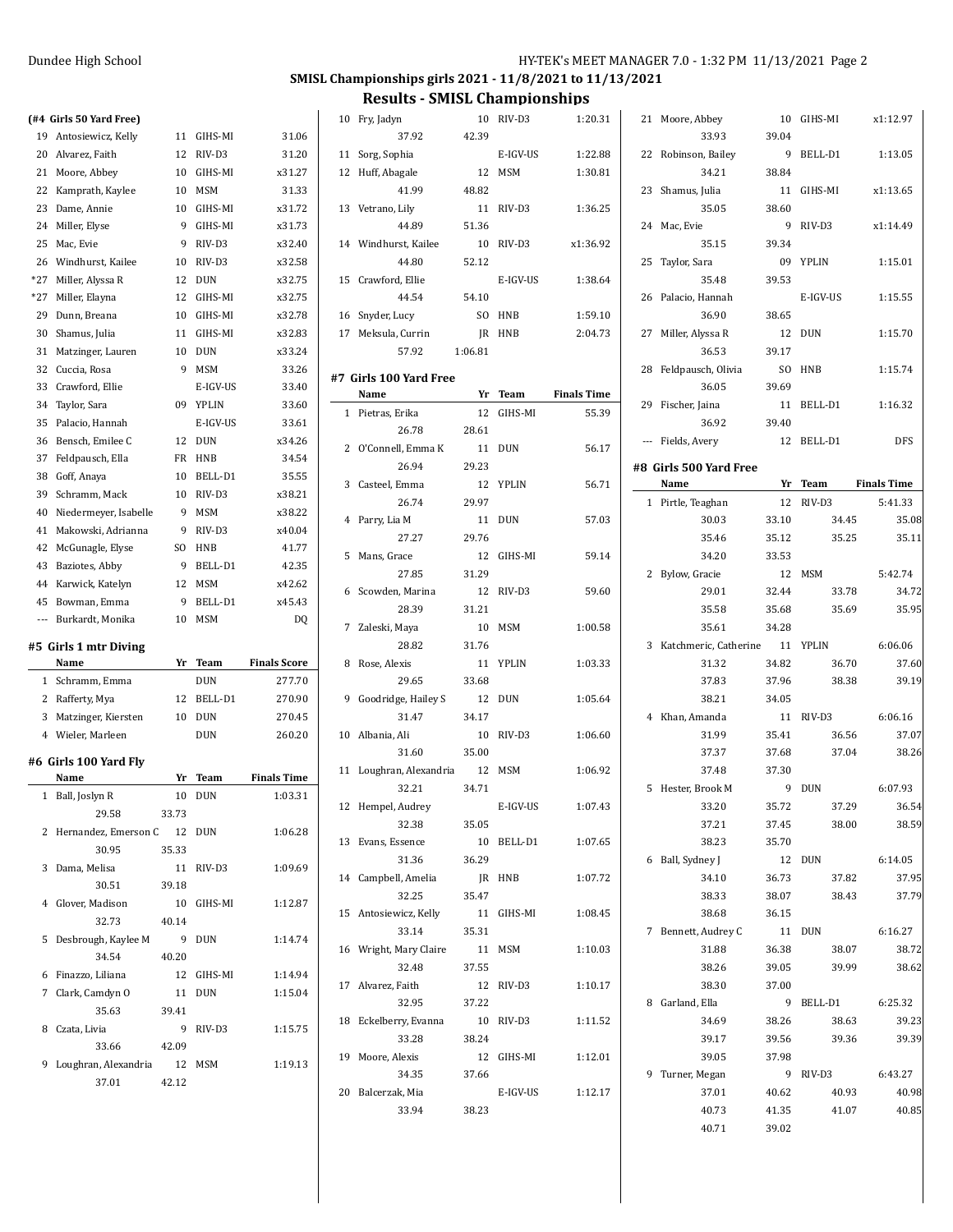### **SMISL Championships girls 2021 - 11/8/2021 to 11/13/2021**

### **Results - SMISL Championships**

|              | (#8 Girls 500 Yard Free)                  |       |                         |                    |
|--------------|-------------------------------------------|-------|-------------------------|--------------------|
|              | 10 Mulvenna, Grace                        |       | 10 BELL-D1              | 6:49.54            |
|              | 34.50                                     | 39.38 | 40.23                   | 41.17              |
|              | 42.23                                     | 43.15 | 43.24                   | 44.15              |
|              | 42.15                                     | 39.34 |                         |                    |
|              | 11 Hertza, Whitney                        |       | FR HNB                  | 7:38.86            |
|              | 38.52                                     | 44.43 | 46.55                   | 48.05              |
|              | 47.95                                     | 48.29 | 47.79                   | 48.16              |
|              | 45.97                                     | 43.15 |                         |                    |
|              | 12 Wellman, Sophia                        |       | JR HNB                  | 7:41.31            |
|              | 40.28                                     | 46.82 | 48.15                   | 48.54              |
|              | 49.22                                     | 47.78 | 47.82                   | 46.68              |
|              | 44.57                                     | 41.45 |                         |                    |
|              | 13 Earl, Dakotah                          |       | E-IGV-US                | 8:02.11            |
|              | 39.14                                     | 45.14 | 47.74                   | 50.48              |
|              | 51.37                                     | 51.56 | 51.79                   | 50.70              |
|              | 50.36                                     |       |                         |                    |
|              | 14 Vetrano, Lily                          | 43.83 | 11 RIV-D3               |                    |
|              |                                           |       |                         | 8:16.38            |
|              | 42.90                                     | 48.46 | 50.74                   | 50.99              |
|              | 51.78                                     | 51.54 | 51.92                   | 52.08              |
|              | 50.61                                     | 45.36 |                         |                    |
|              | #9  Girls 200 Yard Free Relay             |       |                         |                    |
|              | Team                                      |       | Relay                   | <b>Finals Time</b> |
| $\mathbf{1}$ | <b>DUN</b>                                |       | A                       | 1:44.73            |
|              | Parry, Lia M 11                           |       | Hernandez, Emerson C 12 |                    |
|              | O'Connell, Emma K 11 Ball, Joslyn R 10    |       |                         |                    |
|              | 26.15                                     | 26.88 | 26.34                   | 25.36              |
| 2            | RIV-D3                                    |       | A                       | 1:47.40            |
|              | Kulick, Ellie 11                          |       | Dama, Melisa 11         |                    |
|              | Scowden, Marina 12                        |       | Pirtle, Teaghan 12      |                    |
|              | 26.11                                     | 27.13 | 27.07                   | 27.09              |
| 3            | GIHS-MI                                   |       | A                       | 1:49.12            |
|              | Bellard, Gillian 9                        |       | Glover, Madison 10      |                    |
|              | Christnagel, Natalie 12 Pietras, Erika 12 |       |                         |                    |
|              | 29.64                                     | 28.08 | 25.88                   | 25.52              |
| 4            | <b>DUN</b>                                |       | B                       | 1:50.46            |
|              | Bron, Natalie R 10                        |       | Imo, Kaylee 9           |                    |
|              | Hester, Brook M 9                         |       | Bennett, Audrey C 11    |                    |
|              | 28.50                                     | 25.80 | 29.14                   | 27.02              |
| 5            | RIV-D3                                    |       | B                       | 2:02.67            |
|              | Albania, Ali 10                           |       | Eckelberry, Evanna 10   |                    |
|              | Fry, Jadyn 10                             |       | Khan, Amanda 11         |                    |
|              | 30.16                                     | 31.79 | 31.39                   | 29.33              |
| 6            | GIHS-MI                                   |       | B                       | 2:05.26            |
|              | Antosiewicz, Kelly 11                     |       | Moore, Abbey 10         |                    |
|              | Dame, Annie 10                            |       | Finazzo, Liliana 12     |                    |
|              | 31.16                                     | 31.63 | 31.86                   | 30.61              |
| 7            | <b>DUN</b>                                |       | C                       | x2:05.39           |
|              | Hughes, Kayla G 12                        |       | Miller, Alyssa R 12     |                    |
|              | Clark, Camdyn O 11                        |       | Matzinger, Lauren 10    |                    |
|              |                                           |       |                         |                    |
|              | 30.48                                     | 33.23 | 29.02<br>A              | 32.66              |
| 8            | BELL-D1                                   |       |                         | 2:07.62            |
|              | Evans, Essence 10                         |       | Martin, Samantha 9      |                    |
|              | Mulvenna, Grace 10                        |       | Robinson, Bailey 9      |                    |
|              | 31.04                                     | 33.18 | 33.59                   | 29.81              |
|              |                                           |       |                         |                    |

| 9  | E-IGV-US                |       | A                       | 2:07.85            |
|----|-------------------------|-------|-------------------------|--------------------|
|    | Palacio, Hannah         |       | Balcerzak, Mia          |                    |
|    | Jacobs, Riley           |       | Hempel, Audrey          |                    |
|    | 35.31                   | 31.81 | 30.71                   | 30.02              |
| 10 | HNB                     |       | A                       | 2:08.74            |
|    |                         |       |                         |                    |
|    | Feldpausch, Ella FR     |       | Feldpausch, Olivia SO   |                    |
|    | Saksewski, Emily SR     |       | Campbell, Amelia JR     |                    |
|    | 34.57                   | 33.69 | 30.76                   | 29.72              |
|    | 11 MSM                  |       | A                       | 2:11.03            |
|    | Cuccia, Rosa 9          |       | Huff, Abagale 12        |                    |
|    | Kamprath, Kaylee 10     |       | Kidd, McKenzie 10       |                    |
|    | 33.43                   | 34.17 | 32.13                   | 31.30              |
|    | 12 GIHS-MI              |       | C                       | x2:14.26           |
|    | Miller, Elayna 12       |       | Lee, Margaret 11        |                    |
|    | Shamus, Julia 11        |       | Dunn, Breana 10         |                    |
|    | 33.53                   | 33.62 | 33.77                   | 33.34              |
|    | 13 RIV-D3               |       | C.                      | x2:15.29           |
|    | Gonzales, Cameran 11    |       | Mac, Evie 9             |                    |
|    | Windhurst, Kailee 10    |       | Turner, Megan 9         |                    |
|    | 36.67                   | 30.93 | 35.35                   | 32.34              |
|    |                         |       | B                       |                    |
|    | 14 E-IGV-US             |       |                         | 2:24.72            |
|    | Lay, Alexa              |       | Crawford, Ellie         |                    |
|    | Dean, Gracie            |       | Collyer, Morgan         |                    |
|    | 33.50                   | 34.08 | 37.68                   | 39.46              |
| 15 | MSM                     |       | B                       | 2:28.58            |
|    | Pride, Lauren 12        |       | Niedermeyer, Isabelle 9 |                    |
|    | Ambs, Catherine 9       |       | Karwick, Katelyn 12     |                    |
|    | 33.43                   | 42.22 | 30.80                   | 42.13              |
| 16 | HNB                     |       | B                       | 2:32.59            |
|    | McGunagle, Lily FR      |       | McGunagle, Elyse SO     |                    |
|    | Wellman, Sophia JR      |       | Hertza, Whitney FR      |                    |
|    | 39.99                   | 39.82 | 37.40                   | 35.38              |
| 17 | BELL-D1                 |       | B                       | 2:36.88            |
|    | Baziotes, Abby 9        |       | Goff, Anaya 10          |                    |
|    | Fischer, Jaina 11       |       | Bowman, Emma 9          |                    |
|    | 43.69                   | 43.38 | 35.49                   | 34.32              |
|    |                         |       |                         |                    |
|    | #10 Girls 100 Yard Back |       |                         |                    |
|    | Name                    | Yr    | <b>Team</b>             | <b>Finals Time</b> |
| 1  | Ball, Joslyn R          | 10    | DUN                     | 1:01.92            |
|    | 30.75                   | 31.17 |                         |                    |
| 2  | Christnagel, Natalie    | 12    | GIHS-MI                 | 1:02.00            |
|    | 30.08                   | 31.92 |                         |                    |
| 3  | Roggelin, Madeline A    | 12    | DUN                     | 1:03.01            |
|    | 30.16                   | 32.85 |                         |                    |
| 4  | Pietras, Erika          |       | 12 GIHS-MI              | 1:03.23            |
|    | 30.76                   | 32.47 |                         |                    |
| 5  | Kulick, Ellie           |       | 11 RIV-D3               | 1:03.54            |
|    | 30.37                   | 33.17 |                         |                    |
| 6  | Marsh, Janiyah          | 09    | YPLIN                   | 1:08.83            |
|    |                         |       |                         |                    |
|    | 33.06                   | 35.77 |                         |                    |
| 7  | Bylow, Gracie           | 12    | MSM                     | 1:09.10            |
|    | 33.69                   | 35.41 |                         |                    |
| 8  |                         |       | 11 YPLIN                | 1:11.65            |
|    | Rose, Alexis            |       |                         |                    |
|    | 34.49                   | 37.16 |                         |                    |
| 9  | Bellard, Gillian        | 9     | GIHS-MI                 | 1:14.76            |
|    | 36.96                   | 37.80 |                         |                    |
| 10 | Burkardt, Monika        | 10    | MSM                     | 1:17.17            |

| 11             | Hughes, Kayla G           | 12             | DUN        | 1:17.50            |
|----------------|---------------------------|----------------|------------|--------------------|
|                | 36.97                     | 40.53          |            |                    |
| 12             | Bron, Natalie R           | 10             | <b>DUN</b> | 1:18.71            |
|                | 37.85                     | 40.86          |            |                    |
| 13             | Weimer, Kayla             | 12             | RIV-D3     | 1:19.89            |
|                | 38.79                     | 41.10          |            |                    |
| 14             | Smith, Kinsey             |                | E-IGV-US   | 1:20.93            |
|                | 39.73                     | 41.20          |            |                    |
| 15             | Cuccia, Rosa              | 9              | <b>MSM</b> | 1:22.05            |
|                | 39.74                     | 42.31          |            |                    |
| 16             | Bain. Emma                | 11             | RIV-D3     | 1:22.69            |
|                | 39.79                     | 42.90          |            |                    |
| 17             | Saksewski, Emily          | SR             | <b>HNB</b> | 1:22.78            |
|                | 38.32                     | 44.46          |            |                    |
| 18             | Martin, Samantha          | 9              | BELL-D1    | 1:23.74            |
|                | 40.05                     | 43.69          |            |                    |
| 19             | Weatherly, Jadyn          | 9              | GIHS-MI    | 1:23.77            |
|                | 41.08                     | 42.69          |            |                    |
| 20             | Chesney, Alexa            |                | E-IGV-US   | 1:24.12            |
|                | 39.45                     | 44.67          |            |                    |
| 21             | Schramm, Mack             | 10             | RIV-D3     | 1:33.36            |
|                | 45.70                     | 47.66          |            |                    |
| 22             | Ambs, Catherine           | 9              | MSM        | 1:35.39            |
| 23             | Dean, Gracie              |                | E-IGV-US   | 1:44.58            |
| 24             | Snyder, Lucy              | S <sub>O</sub> |            | 1:47.93            |
|                |                           | 9              | HNB        |                    |
| 25             | Baziotes, Abby            |                | BELL-D1    | 1:51.17            |
|                | 54.32                     | 56.85          |            |                    |
| $---$          | Makowski, Adrianna        | 9              | RIV-D3     | DQ                 |
|                |                           |                | BELL-D1    |                    |
| $\overline{a}$ | Fischer, Jaina            | 11             |            | DQ                 |
|                | #11 Girls 100 Yard Breast |                |            |                    |
|                | Name                      | Yr             | Team       | <b>Finals Time</b> |
| 1              | Carter, Sara R            | 10             | <b>DUN</b> | 1:14.15            |
|                | 34.26                     | 39.89          |            |                    |
| 2              | Imo, Kaylee               | 9              | <b>DUN</b> | 1:15.95            |
|                | 34.91                     | 41.04          |            |                    |
| 3              | Dama, Melisa              | 11             | RIV-D3     | 1:17.21            |
|                | 36.12                     | 41.09          |            |                    |
| 4              | Gorman, Leah              | 10             | YPLIN      | 1:19.78            |
|                | 37.48                     | 42.30          |            |                    |
|                | 5 Lee, Margaret           |                | 11 GIHS-MI | 1:20.20            |
|                | 38.19                     | 42.01          |            |                    |
| 6              | Ball, Sydney J            | 12             | <b>DUN</b> | 1:23.40            |
|                | 39.43                     | 43.97          |            |                    |
|                | 7 Fry, Jadyn              |                | 10 RIV-D3  | 1:23.76            |
|                | 39.27                     | 44.49          |            |                    |
| 8              | Jacobs, Riley             |                | E-IGV-US   | 1:25.60            |
|                | 40.47                     |                |            |                    |
|                |                           | 45.13          |            |                    |
|                | 9 Satterfield, Kylie      | 12             | BELL-D1    | 1:26.64            |
|                | 42.05                     | 44.59          |            |                    |
| 10             | Eckelberry, Evanna        | 10             | RIV-D3     | 1:28.91            |
|                | 41.40                     | 47.51          |            |                    |
| 11             | Kidd, McKenzie            | 10             | MSM        | 1:29.51            |
|                | 42.97                     | 46.54          |            |                    |
| 12             | Bensch, Emilee C          |                | 12 DUN     | 1:29.91            |
|                | 42.25                     | 47.66          |            |                    |
| 13             | Dunn, Breana<br>43.75     | 48.50          | 10 GIHS-MI | 1:32.25            |